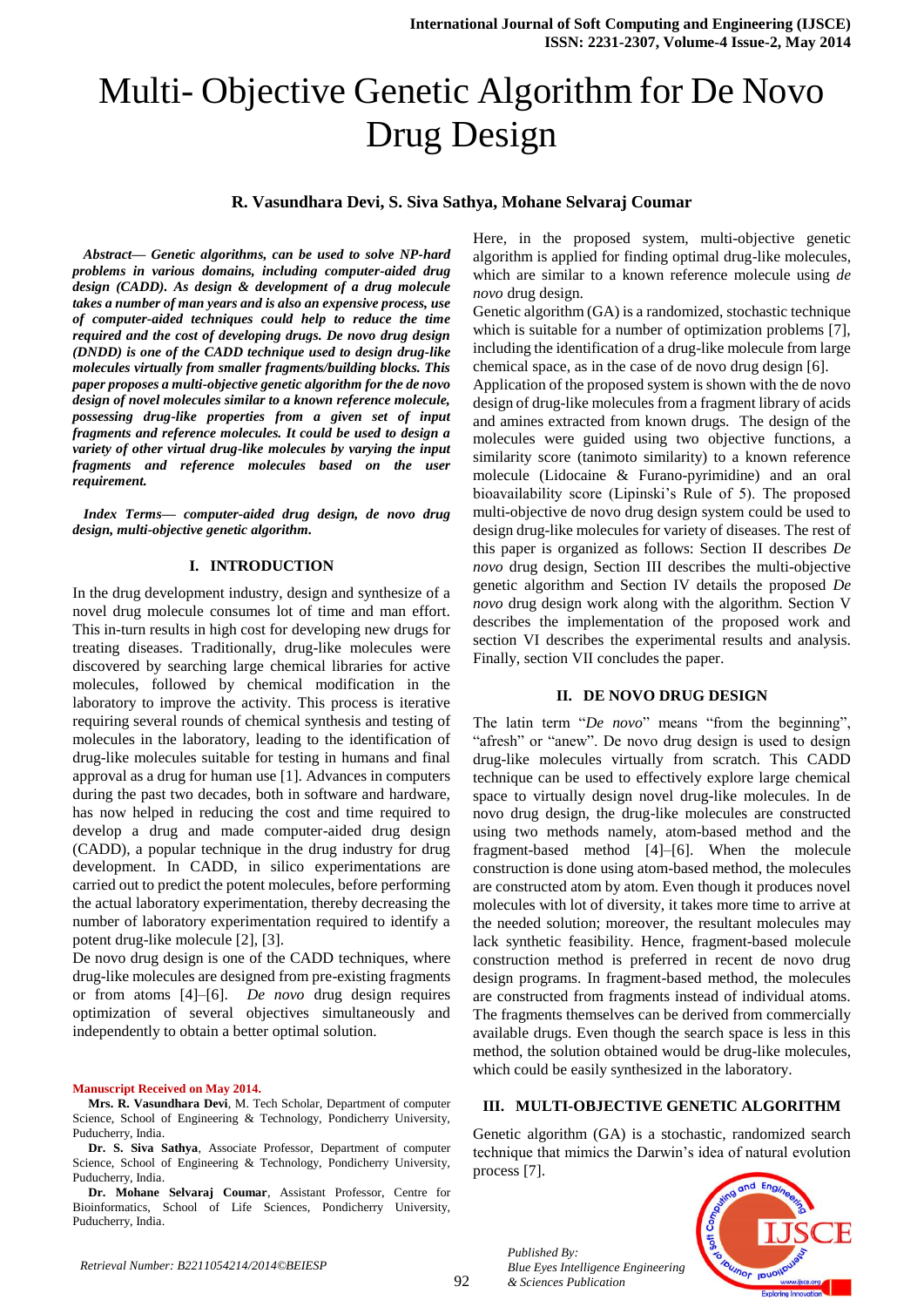GA is the most popular evolutionary algorithm technique and the GA heuristic is routinely used to generate best optimal solutions for the NP-hard search problems. GA involves: initial population generation, fitness function evaluation, selection and breeding using genetic operators (crossover and mutation), termination condition. GA is classified into single objective and multi-objective genetic algorithm. When the GA uses single objective function to arrive at the optimal solution, it is the single objective genetic algorithm. When the GA uses multiple, sometimes conflicting objectives to arrive at the best optimal solution, it is the multi-objective GA. In multi-objective GA [8], the fitness functions are evaluated with the help of either weighted-sum approach or the pareto-ranking approach. In weighted-sum approach, each fitness function is given a weightage value and the multi-objective is converted into a single objective GA to obtain best optimal solution. In pareto-ranking approach, the entire population is ranked as per the dominance rule and then each solution is assigned a fitness value based on its rank in the population, instead of its actual objective function value.

# **IV. PROPOSED MULTI-OBJECTIVE GA BASED DE NOVO DRUG DESIGN**

The idea of the proposed *De novo* drug design is as follows: *De novo* drug design will be carried out with the help of multi-objective genetic algorithm using a weighted-sum approach. In *De novo* drug design, the solution/molecule need not be the best one. Instead, the molecule should be the best optimal one which satisfies two design objectives: Drug-likeness and similarity to a known reference molecule. Both the objectives were evaluated for the solutions (molecules) using oral bio-availability score, as defined by Lipinski's rule of 5 [9], [10] and Tanimoto similarity coefficient [11], [12].

# **A. Initial population generation**

The initial population consists of a set of 50 chromosomes, wherein each chromosome is represented as a vector of integers, their value representing their identity in the acid and amine fragment libraries. For the current design purpose, only two gene chromosomes are used. Each chromosome represents a possible drug-like molecule that could be synthesized from the two fragments (an acid and amine) that make up the individual genes. Here, the first gene represents the acid fragment and the second gene represent the amine fragment. The fragment library used in the design of chromosomes consists of 28 acids and 162 amines extracted from known drugs [13]. Few representative examples of acid and amine fragments used in this study and chromosome representation are shown in Figure 1. More number of genes (fragments) could also be added to the chromosome to make up a complex drug-like molecule as the need arises.

# **B. Objective functions and fitness evaluation**

The parameters (objectives) to be optimized for deriving the drug-like molecules are oral bio-availability score (drug-likeness score) and Tanimoto similarity coefficient (similarity to a known reference molecule). Hence, these two parameters are chosen in the fitness function to evaluate the suitability of the designed molecules. The oral bio-availability score (OBA score or drug-likeness score) of the generated molecule is calculated with the help of the Lipinski's Rule of 5 [9], [10]. It states that the molecule is more likely to be orally bioavailable (drug-like) if:

- The number of Hydrogen bond donors do not exceed 5
- The number of Hydrogen bond acceptors do not exceed 10
- The molecular weight is not more than 500 Daltons
- And the octanol-water partition coefficient (LogP) value is not greater than 5

The OBA score for calculating the fitness based on the Lipinski's Rule of 5 is shown below:

- When all the 4 rules are satisfied, OBA score  $= 1$
- When 3 rules are satisfied, OBA score  $= 0.75$
- When 2 rules are satisfied, OBA score  $= 0.50$
- When only 1 rule is satisfied, OBA score  $= 0.25$
- When all the rules are violated, OBA score  $= 0$

Tanimoto similarity coefficient is the 2D similarity with a reference molecule. It is a measure to assess chemical/structural similarity between two molecules [11], [12]. It helps to design molecules with a predefined set of properties, in this case chemical similarity to a known reference molecule, so that the newly designed molecules will have function/activity similar to that of the reference molecule. Tanimoto similarity coefficient score ranges from 0 to 1. A score of one means high similarity and zero refers to the least similarity of the designed molecule to that of the reference molecule.

In the proposed work, both oral bio-availability and Tanimoto coefficient scores are used to guide the design of drug-like molecules towards a known chemical scaffold. Hence, equal weightage for calculating the fitness of the molecule is given to the OBA score and tanimoto similarity, so that the newly designed molecule will be drug-like as well as with similar activity/function to that of the reference molecule.

Fitness score = Tanimoto similarity score + oral bioavailability (OBA) score.

# **C. Steps in the proposed work**

- The steps involved in the de novo drug design are as follows:
- 1. Initialize population from the acid and amine fragment library
- 2. Evaluate the fitness function based on weighted sum of the two objectives for the initial population



*Published By:*

*& Sciences Publication* 

*Blue Eyes Intelligence Engineering*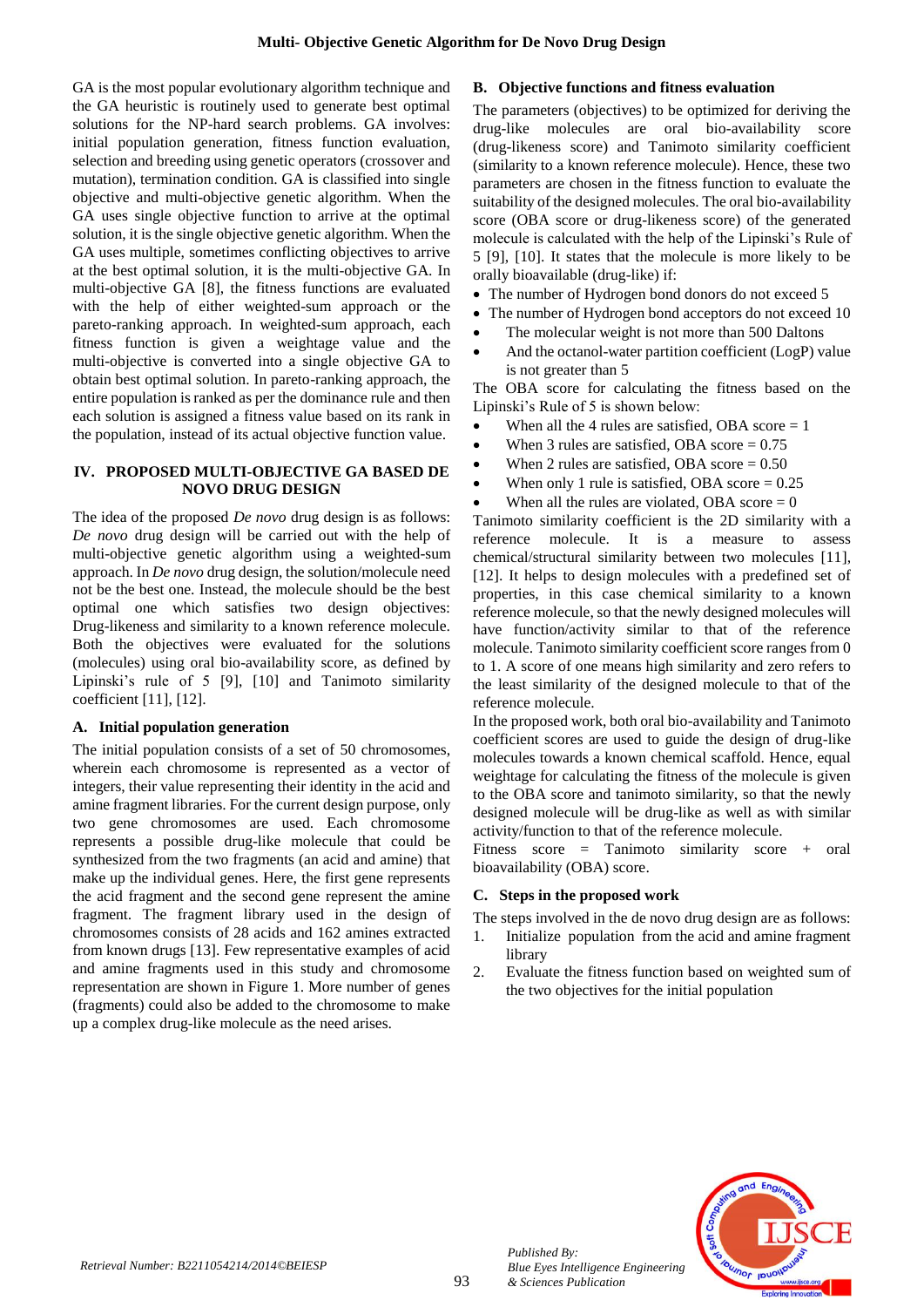

**Figure 1. Overall GA workflow involved in the de novo drug design software.**

- 3. Select individuals using tournament selection for the mating pool
- 4. Apply one-point crossover to the individuals from mating pool
- 5. Mutate individuals to increase diversity
- 6. Repeat the steps from 3 to 6 until termination criteria i.e till the number of generations are 50 or 100 is completed.
- 7. Output the virtually designed molecule with optimal fitness function objectives.

Application of crossover and mutation operators on the chromosome would lead to a number of better solutions during the GA cycle. During the GA cycle the crossover ratio was set at 85% and mutation rate at 10% for each execution. The solutions obtained were evaluated for fitness (oral bio-availability and tanimoto similarity to the reference molecule, Lidocaine and Furano-pyrimidine) to identify optimal solutions. The overall workflow of the de novo drug design program is shown in Fig. 1.

# **V. IMPLEMENTATION DETAILS**

The object oriented programming language Java was used for the implementation. The library of 28 acid and 162 amine fragments used for evolving the new drug-like molecules were derived from known drugs and obtained from e-LEA3D: ChemInformatics Tools and Databases website [\(http://chemoinfo.ipmc.cnrs.fr/\)](http://chemoinfo.ipmc.cnrs.fr/) [13]. They were stored in MySql database. New drug-like molecules were generated by making linear connection between the acid fragment as the first part and the amine fragment as the second part of the chromosomes and their fitness values (OBA score and tanimoto similarity) were evaluated using the Chemical development kit (CDK) library [14], [15]. Fragment library, reference molecule and newly designed molecule outputs are stored/ written in MOL2 file format [11]. The MOL2 files were read using MarvinSketch chemical structure drawing tool [16].

## **VI. EXPERIMENTAL RESULTS AND ANALYSIS**

The ability of the de novo drug design program to generate virtual drug-like molecules were tested using two test cases. In test case - 1, the design of the molecules were based on the reference molecule Lidocaine (local anesthetic drug used by dentist) [17]. In the test case  $-2$ , an experimental anti-cancer molecule (Furano-pyrimidine) reported in the year 2010 was used as the reference molecule [18]. In both the test cases, the initial population size was set as 50 and the GA process was run for 50 cycles. In both cases, the molecules were evolved using single objective as well as multi-objective GA, ie., using tanimoto similarity alone (objective function) and the other with a combination of OBA score and tanimoto similarity (objective function). The entire GA process was run 5 times each and the optimal solutions (drug-like molecules) obtained are shown in Fig. 2 for test case -1 and in Fig. 3 for test case - 2. The OBA score and tanimoto similarity score for the newly designed compounds were compared with the reference compounds and shown in Table I and Table II for test case - 1 and test case - 2, respectively.



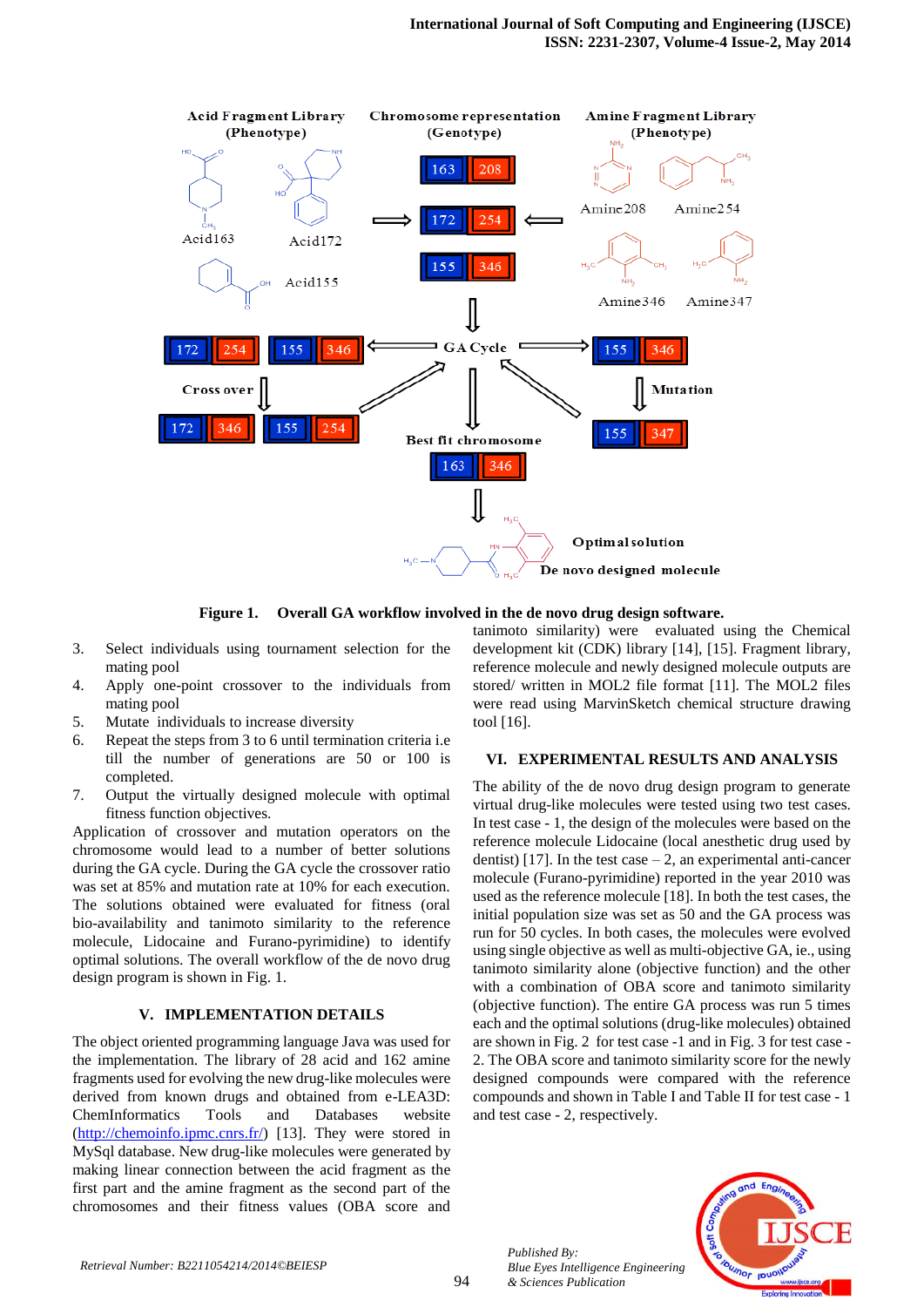## **Multi- Objective Genetic Algorithm for De Novo Drug Design**



**Figure 2. Reference molecule (Lidocaine, local anesthetic used by dentist) and de novo designed molecules for test case - 1.**





Molecule I,  $R = H$ ,  $R1 = CH<sub>2</sub>OH$ Molecule j,  $R = OH$ ,  $R1 = CH$ <sub>2</sub>OH, Molecule K,  $R = H$ ,  $R1 = H$ .



**Figure 3. Reference molecule (Furano-pyrimidine, anti-cancer molecule) and de novo designed molecules for test case - 2.**

| <b>Molecule</b> | <b>GA Process</b>          | <b>OBA</b><br>score <sup>a</sup> | <b>Tanimoto</b><br>similarity<br>score <sup>b</sup> |
|-----------------|----------------------------|----------------------------------|-----------------------------------------------------|
| Lidocaine       |                            | 1.00                             | 1.000                                               |
| A               | Single objective           | 1.00                             | 0.573                                               |
| B               | Multi-objective            | 1.00                             | 0.573                                               |
| C               | Single objective           | 1.00                             | 0.534                                               |
| D               | multi-objective            | 1.00                             | 0.533                                               |
| E               | multi-objective            | 1.00                             | 0.550                                               |
| F               | Single objective           | 1.00                             | 0.502                                               |
| G               | Single objective           | 1.00                             | 0.511                                               |
| H               | Single and multi-objective | 1.00                             | 0.529                                               |

**Table I. Test case - 1**

<sup>a</sup>Calculated based on Lipinski's rule of 5 and is a measure of drug-likeness. A score of 1 means drug-like and a score of 0 means non-drug-like molecule. <sup>b</sup>Similarity score is a measure of structural similarity between the reference molecule (Lidocaine) and the newly designed molecule. A score of 1 means higher the similarity and a score of 0 means lower the similarity between the molecules.

**Table II. Test case - 2**

| <b>Molecule</b>   | <b>GA Process</b>             | <b>OBA</b><br>score <sup>a</sup> | <b>Tanimoto</b><br>similarity<br>score <sup>b</sup> |
|-------------------|-------------------------------|----------------------------------|-----------------------------------------------------|
| Furano-pyrimidine |                               | 1.00                             | 1.000                                               |
| I                 | Multi-objective               | 1.00                             | 0.478                                               |
| J                 | Single objective              | 0.75                             | 0.481                                               |
| K                 | Multi-objective               | 1.00                             | 0.476                                               |
| L                 | Single objective              | 0.75                             | 0.497                                               |
| М                 | Single and<br>multi-objective | 1.00                             | 0.487                                               |

<sup>a</sup>Calculated based on Lipinski's rule of 5 and is a measure of drug-likeness. A score of 1 means drug-like and a score of 0 means non-drug-like molecule. <sup>b</sup>Similarity score is a measure of structural similarity between the reference molecule (Furano-pyrimidine) and the newly designed molecule. A score of 1 means higher the similarity and a score of 0 means lower the similarity between the molecules.

In test case - 1, a total of 8 different de novo designed molecules were produced during the single and multi-objective runs. Analysis of all the 8 molecules using Lipinski's OBA criteria showed that all the compounds are drug-like. However, in the test case – 2, molecules J and L generated by single objective GA process has a molecular weight greater than 500 (OBA score  $= 0.75$ ), suggesting that multi-objective GA process is able to generate drug-like molecules more efficiently than single-objective GA process in the de novo design of molecules.

# **VII. CONCLUSION AND FUTURE IMPROVEMENTS**

Discovery of a drug is a time consuming and effort intensive process, requiring huge amount of monetary investment.



*Published By:*

*& Sciences Publication* 

*Blue Eyes Intelligence Engineering*